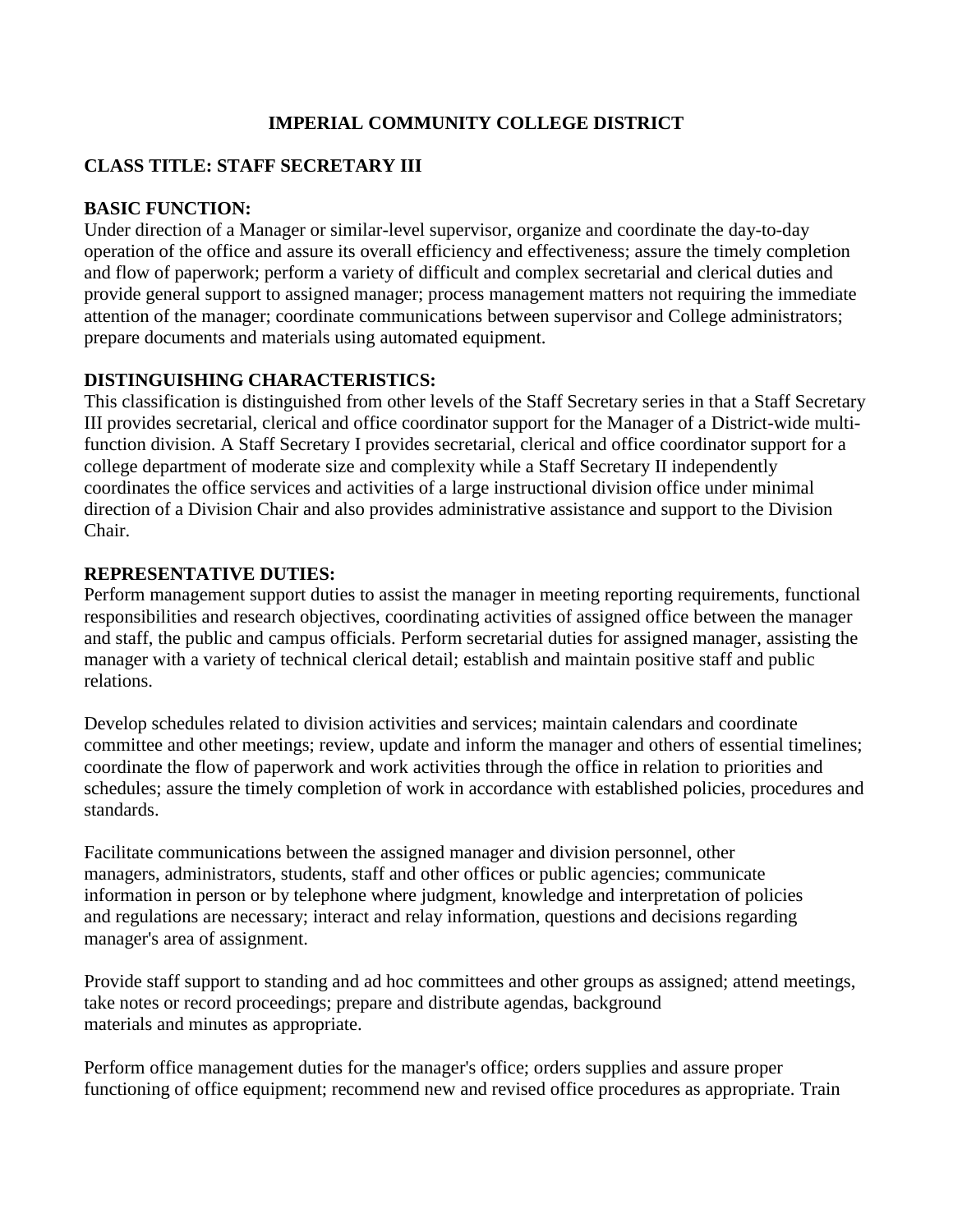and provide work direction to student workers and temporary or hourly office assistants as assigned. Format, type, proofread, duplicate and distribute correspondence, lists, forms, memoranda and other materials according to established procedures, policies and standards. Track budget activity and resolve budget issues and problems; review time sheets for approval; post, monitor and track invoices and other expenditures; process budget/expense transfers; prepare requisitions, check requests, independent contracts and claims for reimbursement of special funds related to assignment.

Compose correspondence independently; communicate information in person or by telephone where judgment, knowledge and interpretation of policies and procedures are necessary. Establish complex, inter-related filing systems including confidential files; collect, compile and record narrative, statistical and financial data and other information for inclusion into special and periodic reports; research and verify information as requested.

Prepare a variety of schedules, reports, lists and summaries using word processing, spreadsheet and data base management software; maintain logs and other manual records as required; receive mail and identify and refer matters to the manager in order of priority.

Receive, open and distribute mail; receive visitors, arrange travel, schedule appointments, answer telephone calls and refer to appropriate staff members.

Maintain the District key system. Operate office equipment including microcomputer and peripherals, typewriter, calculator, copier, facsimile machine, and other equipment related to area of assignment.

Receive outgoing packages for UPS, FedEx and other delivery services.

Perform related duties as assigned.

#### **KNOWLEDGE AND ABILITIES:**

KNOWLEDGE OF:

Modern office practices, procedures and equipment, including letter and report writing, financial and statistical record keeping, receptionist and telephone techniques and etiquette. Office management techniques. Basic postal regulations. Basic research methods and techniques. District organization, operations, policies and objectives. Correct operations, procedures and methods of office to which assigned. Correct English usage, grammar, spelling, punctuation and vocabulary. Interpersonal skills using tact, patience and courtesy. Receptionist and telephone techniques. Oral and written communication skills. Basic math.

#### ABILITY TO:

Learn and work within the policies, functions and requirements of area of assignment. Use sound judgment in recognizing scope of authority.